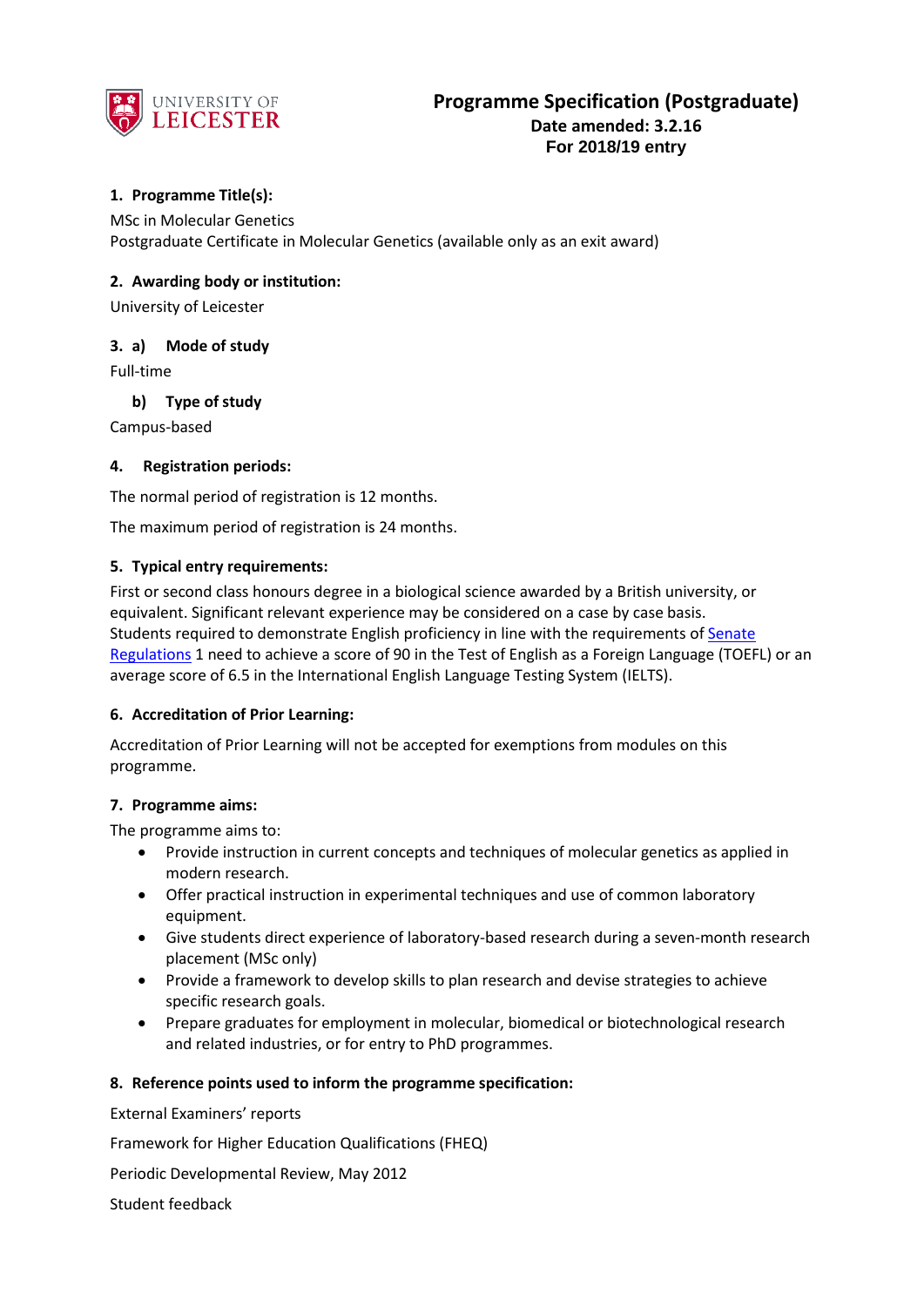# [University of Leicester Learning and Teaching Strategy](http://www2.le.ac.uk/offices/sas2/quality/learnteach)

Student destinations data:

For the academic years 2007/8 to 2010/11, of those students completing the MSc and who informed us of their employment status, the following numbers used the MSc qualification and their experience of the degree course to enter PhD programmes or employment as Research Assistants in the academic or commercial biomedical/biotechnological fields:

|     | 2007/8  | 2008/9   | 2009/10 | 2010/11 |
|-----|---------|----------|---------|---------|
| PhD | 9 (31%) | 13 (62%) | 9 (35%) | 5 (26%) |
| RA  | 7 (24%) |          | 3(12%)  | 4 (21%) |

# **9. Programme Outcomes:**

| <b>Intended Learning</b><br><b>Outcomes</b>                                                                                                                                                       | <b>Teaching and Learning</b><br><b>Methods</b>                                                                             | <b>How Demonstrated?</b>                                                                                                                                                                 |  |
|---------------------------------------------------------------------------------------------------------------------------------------------------------------------------------------------------|----------------------------------------------------------------------------------------------------------------------------|------------------------------------------------------------------------------------------------------------------------------------------------------------------------------------------|--|
|                                                                                                                                                                                                   | (a) Subject and Professional skills                                                                                        |                                                                                                                                                                                          |  |
|                                                                                                                                                                                                   | Knowledge                                                                                                                  |                                                                                                                                                                                          |  |
| Display knowledge of core<br>aspects of molecular genetic<br>analysis, genomics, and<br>molecular biology<br>techniques.<br>Demonstrate high-level<br>knowledge of a research<br>topic (MSc only) | Lectures. Laboratory classes.<br>Computer classes. Tutorials.<br>Independent research.                                     | Experimental analyses. Essay.<br>Examinations: short-answer;<br>problem-based; essay.<br>Individual research project and<br>dissertation.                                                |  |
|                                                                                                                                                                                                   | <b>Concepts</b>                                                                                                            |                                                                                                                                                                                          |  |
| Demonstrate understanding<br>of molecular mechanisms of<br>gene regulation and gene<br>function.<br>Practical demonstration of<br>experimental method.                                            | Lectures. Laboratory classes.<br>Tutorials.<br><b>Techniques</b><br>Laboratory and computer<br>classes. Laboratory project | Experimental analyses.<br>Examinations: short-answer;<br>problem-based; essay.<br>Contributions to discussions<br>(formative).<br>Experimental analyses.<br>Contributions to discussions |  |
| Competent use of standard<br>and specialized equipment.<br>Ability to interrogate<br>publication databases and<br>bioinformatic resources.<br>Manipulate simple<br>bioinformatic data.            | supervision and demonstration.<br>Lectures and tutorials.                                                                  | (formative). Examination. Essay.<br>Individual research project.<br>Project report.                                                                                                      |  |
| <b>Critical analysis</b>                                                                                                                                                                          |                                                                                                                            |                                                                                                                                                                                          |  |
| Critically appraise data and<br>results and critically review<br>literature.                                                                                                                      | Laboratory classes, laboratory<br>research project supervision and<br>appraisals. Independent<br>research.                 | Experimental analyses.<br>Contributions to discussions.<br>Essay. Examination. Project<br>appraisals (formative). Project<br>report. Individual research<br>project.                     |  |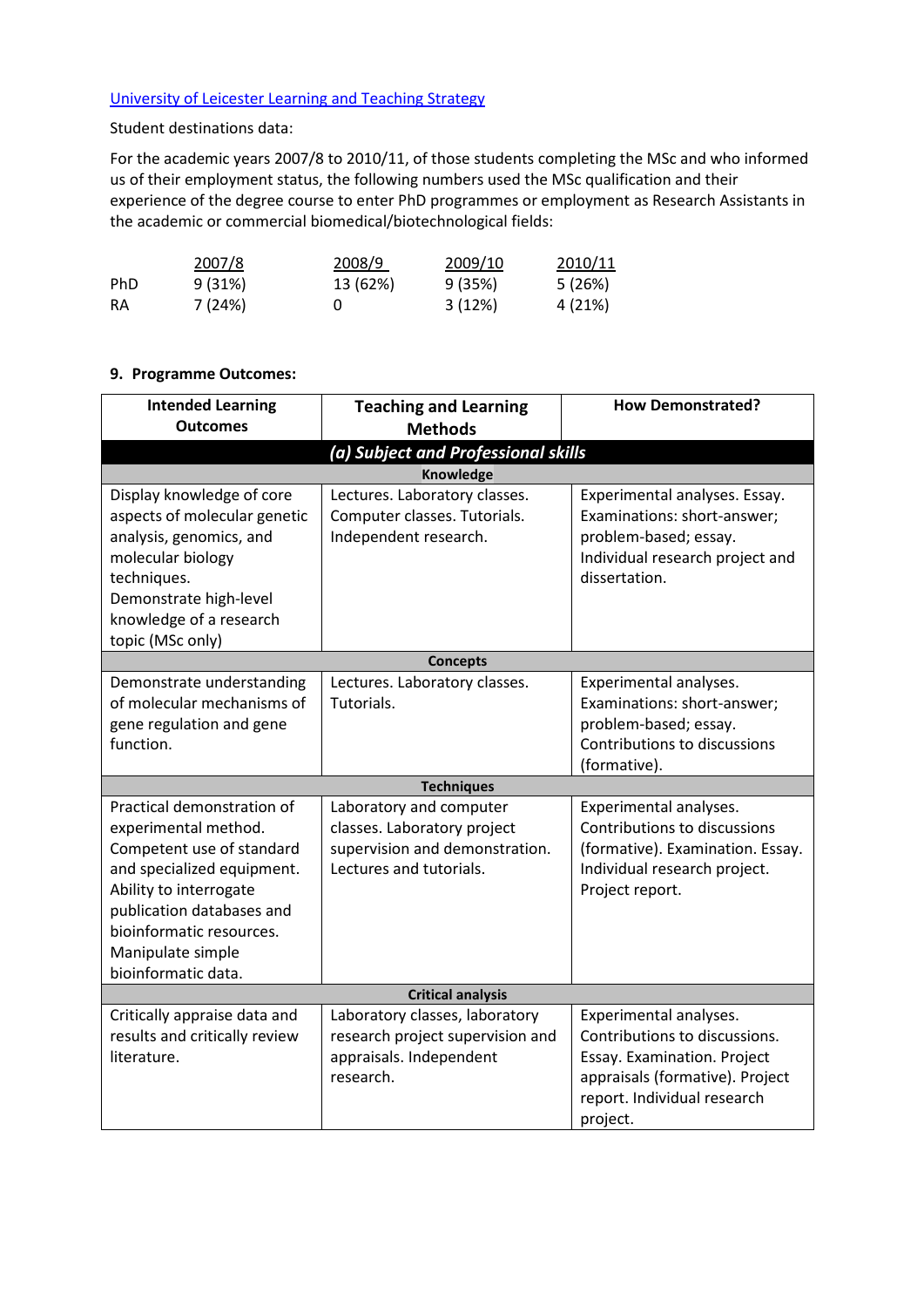| <b>Intended Learning</b>      | <b>Teaching and Learning</b>                             | <b>How Demonstrated?</b>          |  |
|-------------------------------|----------------------------------------------------------|-----------------------------------|--|
| <b>Outcomes</b>               | <b>Methods</b>                                           |                                   |  |
| <b>Presentation</b>           |                                                          |                                   |  |
| Present scientific results.   | Laboratory classes. Research                             | Contributions to discussions.     |  |
| Participate in scientific     | project supervision. Research                            | Laboratory presentations,         |  |
| discussion.                   | project laboratory meetings.                             | Project presentations             |  |
|                               |                                                          | (formative and assessed).         |  |
|                               | <b>Appraisal of evidence</b>                             |                                   |  |
| Demonstrate awareness of      | Laboratory classes. Lectures.                            | Examination. Experimental         |  |
| the experimental method       | Research project supervision.                            | analyses. Individual research     |  |
| and project design (MSc       | Tutorials.                                               | project and dissertation.         |  |
| only)                         |                                                          |                                   |  |
|                               | (b) Transferable skills                                  |                                   |  |
|                               | <b>Research skills</b>                                   |                                   |  |
| Should be able to problem     | Laboratory and computer                                  | Performance in laboratory and     |  |
| solve, analyse data and       | classes. Individual research                             | computer classes (formative).     |  |
| interpret simple statistical  | project (MSc only). Project                              | Laboratory notebook.              |  |
| tests. Should maintain useful | supervision (MSc only).                                  | Experimental analyses.            |  |
| research notes/records.       |                                                          | Examinations: problem-based.      |  |
|                               |                                                          | Individual research project (MSc  |  |
|                               |                                                          | only).                            |  |
|                               | <b>Communication skills</b>                              |                                   |  |
| Write effective scientific    | Study skills support. Project                            | Individual research project.      |  |
| reports and deliver effective | supervision (MSc only). Lecture.                         | Project appraisals (formative).   |  |
| oral presentations.           | Individual research project (MSc                         | Project report. Research          |  |
|                               | only).                                                   | seminar. (All MSc only).          |  |
|                               | <b>Data presentation</b>                                 |                                   |  |
| Should be able to select and  | Laboratory and computer                                  | Performance in laboratory and     |  |
| use appropriate software,     | classes.                                                 | computer classes (formative).     |  |
| and use statistical tests     |                                                          |                                   |  |
| Ability to interrogate        | <b>Information technology</b><br>Laboratory and computer | Experimental analyses. Essay.     |  |
| publication databases and     | classes. Study skills support.                           | Seminar presentation (MSc         |  |
| use bibliographic software.   |                                                          | only). Project report (MSc only). |  |
| Identify, retrieve and        |                                                          |                                   |  |
| manipulate simple             |                                                          |                                   |  |
| bioinformatic data.           |                                                          |                                   |  |
| Demonstrate mastery of        |                                                          |                                   |  |
| word processing and           |                                                          |                                   |  |
| presentation software.        |                                                          |                                   |  |
|                               | <b>Problem solving</b>                                   |                                   |  |
|                               |                                                          |                                   |  |
| <b>Working relationships</b>  |                                                          |                                   |  |
| Display project management    | Project supervision (MSc only).                          | Assessment of project (MSc        |  |
| and organizational skills.    | Laboratory classes. Individual                           | only). Formative feedback in      |  |
| (MSc only) Effective          | research project (MSc only).                             | laboratory classes.               |  |
| interaction with supervisor.  |                                                          |                                   |  |
| (MSc only). Work in pairs     |                                                          |                                   |  |
| /groups.                      |                                                          |                                   |  |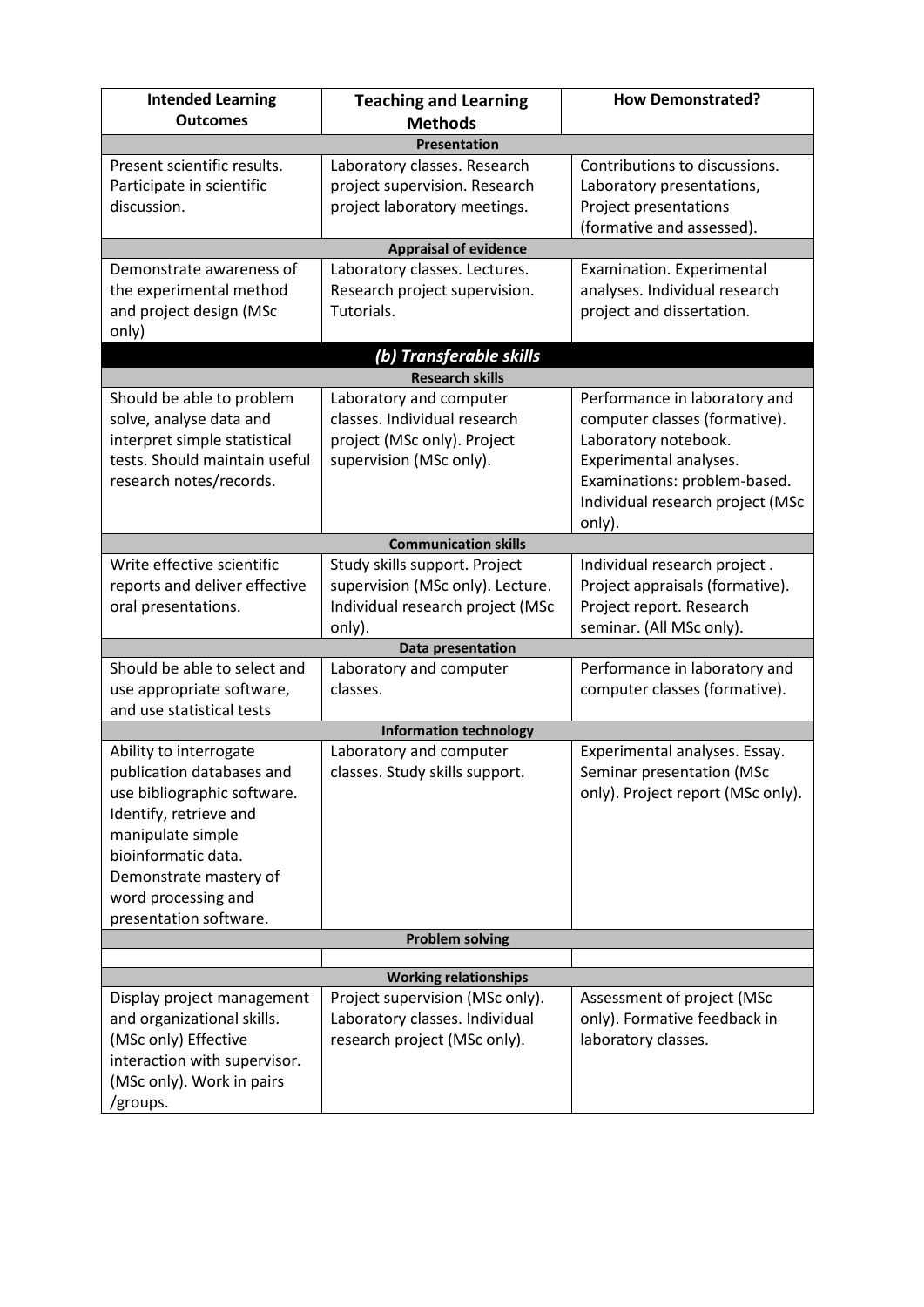| <b>Intended Learning</b><br><b>Outcomes</b>                                                                                    | <b>Teaching and Learning</b><br><b>Methods</b>                                             | <b>How Demonstrated?</b>                                                                           |  |
|--------------------------------------------------------------------------------------------------------------------------------|--------------------------------------------------------------------------------------------|----------------------------------------------------------------------------------------------------|--|
| <b>Managing learning</b>                                                                                                       |                                                                                            |                                                                                                    |  |
| Should be able to apply<br>study skills and manage<br>information. Develop<br>specialization and manage<br>project (MSc only). | Library and IT skills, study skills<br>support. Individual research<br>project (MSc only). | Essay. Individual research<br>project (MSc only). Project<br>appraisals (formative) (MSc<br>only). |  |
| Career management                                                                                                              |                                                                                            |                                                                                                    |  |
|                                                                                                                                |                                                                                            |                                                                                                    |  |

# **10. Special features:**

n/a

## **11. Indications of programme quality:**

Extracts from External Examiner report for academic year 2013-14:

"The achievement of the students is at least comparable to those at other institutions. The difference with students on the Leicester course is that they are exposed to a much higher level of practical experience compared to many other courses. They also have high quality projects reflecting the significant research of the department. The quality of their project presentations, which I was fortunate to be able to attend, was also extremely good and at least as good as any others I have witnessed at this level. "

"The initial practical modules give the students a good grounding in basic techniques and are very comprehensive which means that when it comes to the lab based projects they can start from a position of having some background knowledge"

"As ever I am always impressed at the level of practical skills achieved by the students with the intensive practical modules as well as the opportunity to carry out a significant research project with very high calibre of topics offered."

# **12. Scheme of Assessment**

As defined in Senate Regulation 6: Regulations governing Taught Postgraduate Programmes of Study for programmes with 60 taught credits and a 120 credit project (see [Senate Regulations\)](http://www2.le.ac.uk/offices/sas2/regulations/general-regulations-for-taught-programmes)

### **13. Progression points**

As defined in Senate Regulation 6: Regulations governing Taught Postgraduate Programmes of Study (see [Senate Regulations\)](http://www2.le.ac.uk/offices/sas2/regulations/general-regulations-for-taught-programmes)

In cases where a student has failed to meet a requirement to progress he or she will be required to withdraw from the course and a recommendation will be made to the Board of Examiners for an intermediate award where appropriate.

### **Exceptional exit from the course at the end of Semester 1***.*

Students who pass the taught phase of the course (the 60 credits of Semester 1), but are unable to undertake or complete the Semester 2 research project, are eligible for a Postgraduate Certificate in Molecular Genetics (awarded in line with the criteria set out in Senate Regulation 6). This represents an exceptional exit route, and students are not permitted to register purely for this Postgraduate Certificate.

### **14. Rules relating to re-sits or re-submissions:**

As defined in Senate Regulation 6: Regulations governing Taught Postgraduate Programmes of Study (see [Senate Regulations\)](http://www2.le.ac.uk/offices/sas2/regulations/general-regulations-for-taught-programmes)